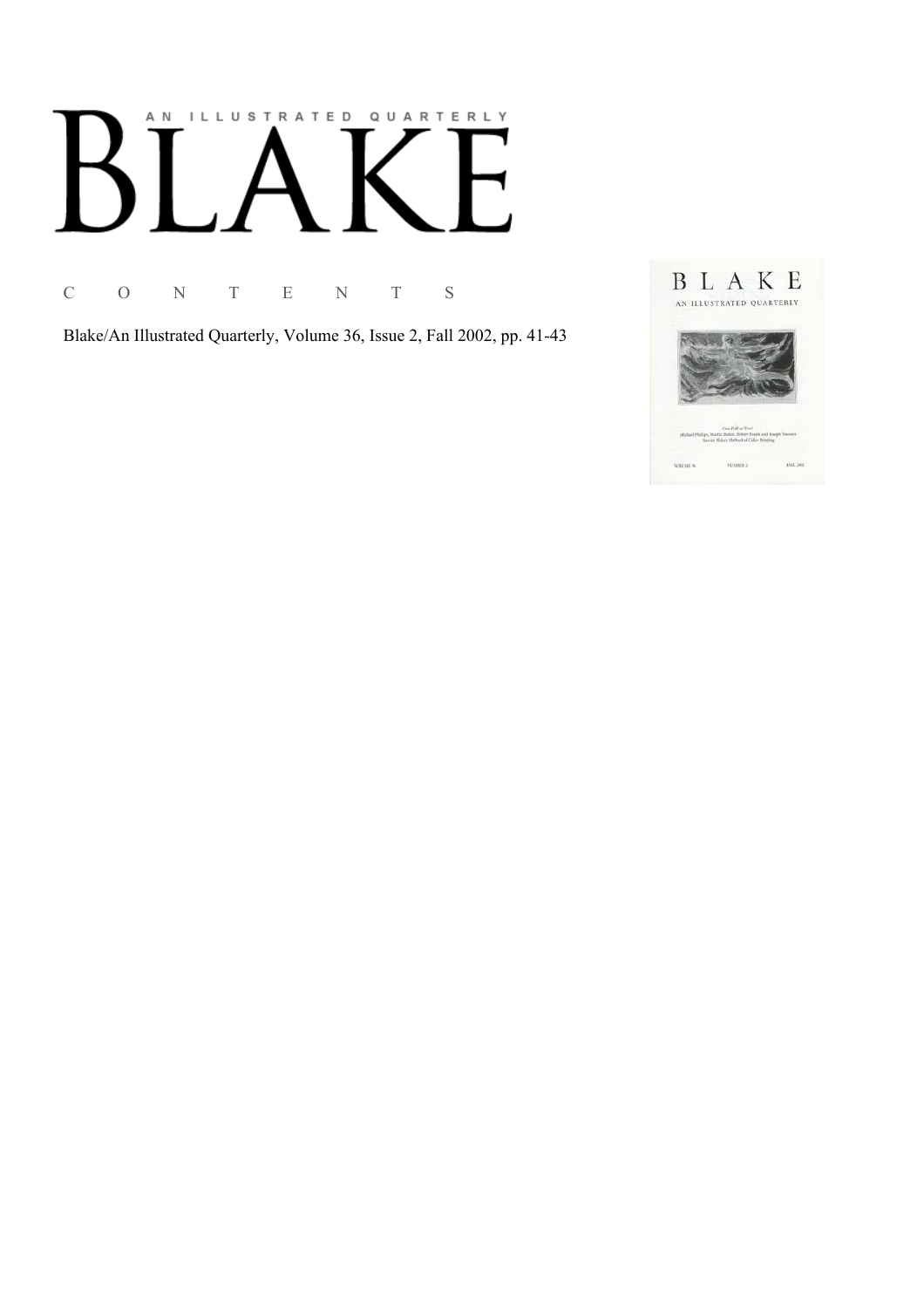## K E  $\perp$  A

## AN ILLUSTRATED QUARTERLY



One Pull or Two? Michael Phillips, Martin Butlin, Robert Essick and Joseph Viscomi Revisit Blake's Method of Color Printing

VOLUME 36 NUMBER 2 FALL 2002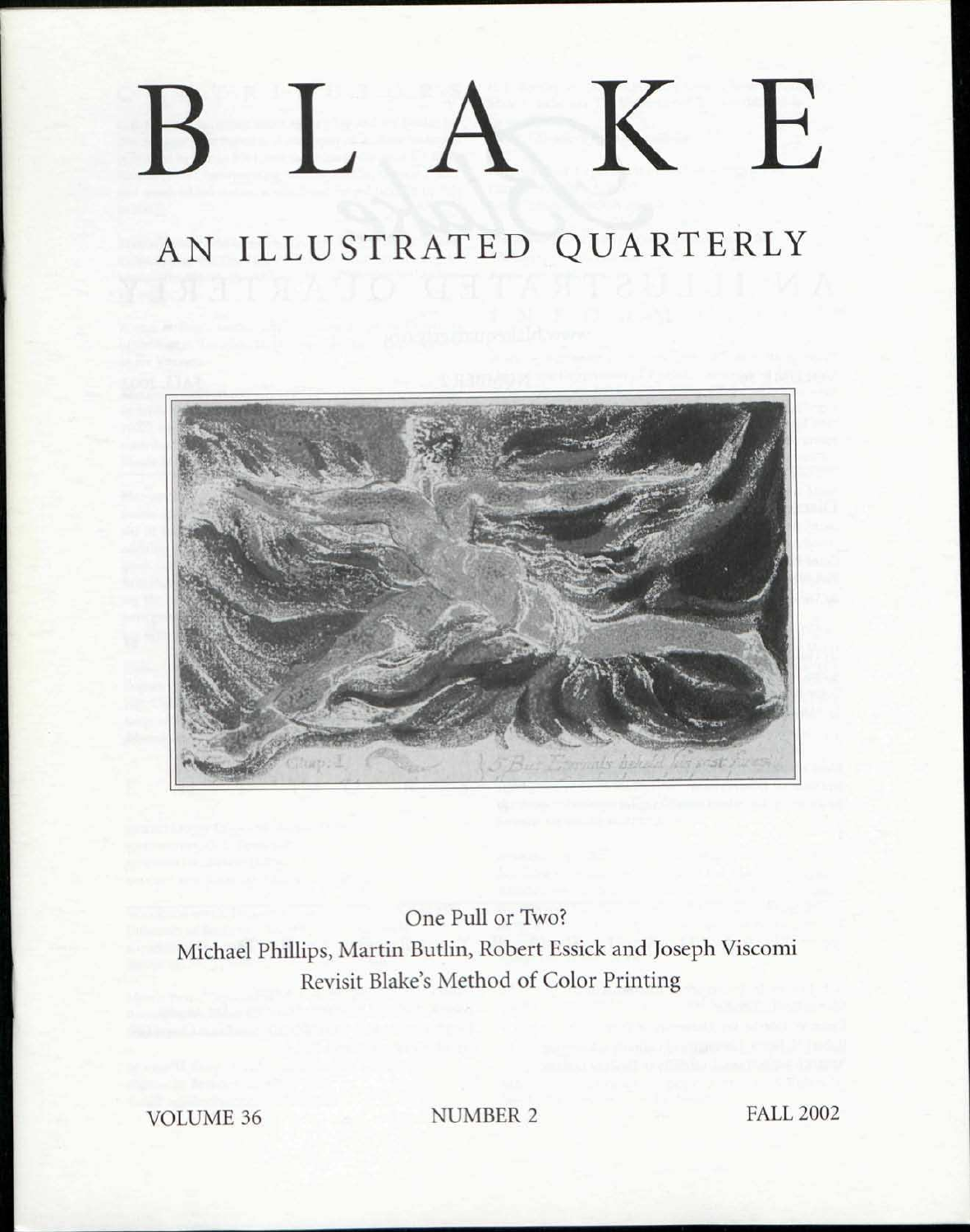*£%Ua e*

## AN ILLUSTRATE D QUARTERLY

vvww.blakequarterly.org

VOLUME 36

NUMBER 2 FALL 2002

#### CONTENT S

| Discussion                                                                                                             |    | Reviews                                                                                                                                                      |    |
|------------------------------------------------------------------------------------------------------------------------|----|--------------------------------------------------------------------------------------------------------------------------------------------------------------|----|
| Color-Printing Songs of Experience and<br>Blake's Method of Registration: A Correction<br>By Michael Phillips          | 44 | The Blake Exhibition at Tate Britain,<br>9 November 2000-11 February 2001, and at the<br>Metropolitan Museum, 27 March-24 June 2001,<br>and their Catalogues |    |
| "Is This a Private War or Can Anyone Join In?":<br>A Plea for a Broader Look at Blake's<br>Color-Printing Techniques   |    | Reviewed by G.E. Bentley, Jr.<br>Michael Phillips, William Blake: The Creation of the                                                                        | 64 |
| <b>By Martin Butlin</b>                                                                                                | 45 | Songs from Manuscript to Illuminated Printing<br>Reviewed by Alexander S. Gourlay                                                                            | 66 |
| Blake's Method of Color Printing: Some Responses<br>and Further Observations<br>By Robert N. Essick and Joseph Viscomi | 49 |                                                                                                                                                              |    |

#### ADVISOR Y BOAR D

G. E. Bentley, Jr., University of Toronto, retired Martin Butlin, London Detlef W. Dorrbecker, University of Trier Robert N. Essick, University of California, Riverside Angela Esterhammer, University of Western Ontario

Nelson Hilton, University of Georgia Anne K. Mellor, University of California, Los Angeles Joseph Viscomi, University of North Carolina at Chapel Hill David Worrall, St. Mary's College